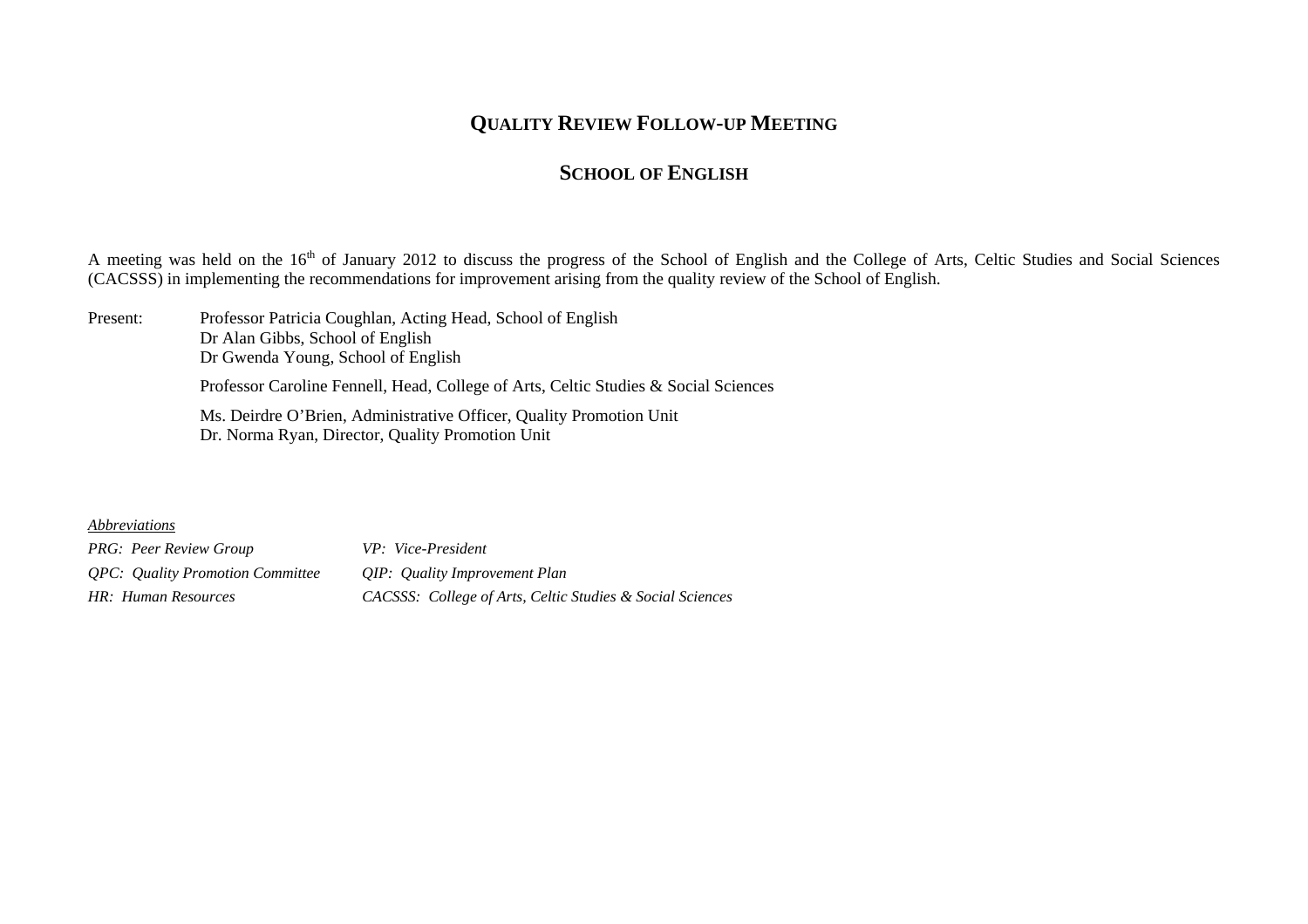| <b>PRG</b> Recommendation |                                                                                                                                                                                                                                                                                                             | <b>QPC</b> Comments                                                                                                                                                                                                                                                                                     | <b>Follow-up Report</b><br><b>January 2012</b>                                                                                                                                                                                                                                                                                                                                                                                                    |
|---------------------------|-------------------------------------------------------------------------------------------------------------------------------------------------------------------------------------------------------------------------------------------------------------------------------------------------------------|---------------------------------------------------------------------------------------------------------------------------------------------------------------------------------------------------------------------------------------------------------------------------------------------------------|---------------------------------------------------------------------------------------------------------------------------------------------------------------------------------------------------------------------------------------------------------------------------------------------------------------------------------------------------------------------------------------------------------------------------------------------------|
|                           | Governance/Administration                                                                                                                                                                                                                                                                                   |                                                                                                                                                                                                                                                                                                         |                                                                                                                                                                                                                                                                                                                                                                                                                                                   |
| 1.                        | A strategic vision and plan be developed as a<br>matter of urgency. The Strategic Plan should<br>carefully consider the contingencies imposed<br>by external factors, both within UCC and<br>nationally and internationally, and plan<br>positively for the challenges and opportunities<br>that lie ahead. | Recommendation strongly endorsed.<br>QPC noted the importance of all staff of the School<br>being engaged with the development of the<br>strategic plan and implementation of actions arising<br>from the plan.                                                                                         | Ongoing<br>A School Working Group is in the process of drafting a<br>Strategic Plan. It is expected to be ready in draft form by<br>the end of February 2012. It is awaiting finalisation<br>until the appointee to the Chair of English, currently<br>being recruited, is appointed and can input into the Plan.<br>The finalised Plan will also include input from the<br>College ACSSS Strategic Plan and the new UCC Plan<br>for 2013 - 2018. |
| 2.                        | The School collectively develops and agrees<br>appropriate and transparent management<br>structures to implement its strategic vision and<br>plan.                                                                                                                                                          | Recommendation strongly endorsed.<br>QPC noted the urgency and importance given to<br>this agenda by the reviewers and recommends<br>immediate action                                                                                                                                                   | Implemented<br>The School has developed and agreed both transparent<br>and reformed management structures, and clear<br>administrative procedures in relation to its teaching and<br>research mission. These are operating smoothly and<br>successfully, and they will form a basis for the<br>realisation of the Strategic Plan.                                                                                                                 |
| 3.                        | The School devises protocols and mechanisms<br>to address the perceived disharmony in the<br>School. This might include activities such as<br>an away-day exercise and/or other team<br>building exercises.                                                                                                 | Recommendation strongly endorsed.<br>QPC recommended that the Head of College<br>ACSSS be requested to ensure that professional<br>support is available for the Head and staff of the<br>School as they continue to embrace organisational<br>change and new management structures within the<br>School | Implemented<br>Since April 2011 the Acting Head of School and School<br>members have worked together successfully to achieve<br>an atmosphere of harmony and productive cooperation.                                                                                                                                                                                                                                                              |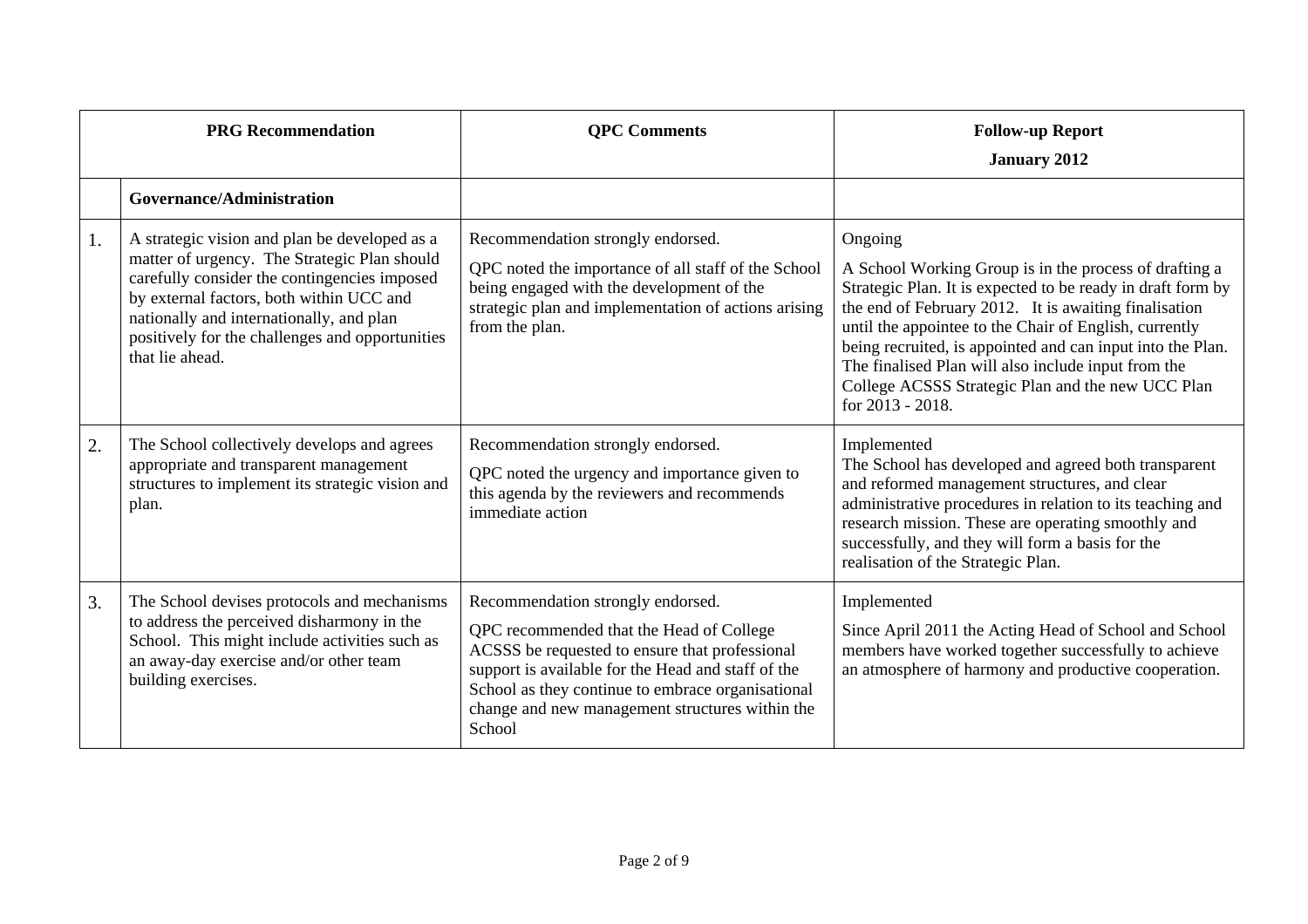|                  | <b>PRG Recommendation</b>                                                                                                                                                                                             | <b>QPC</b> Comments                                                                                                                                                   | <b>Follow-up Report</b><br><b>January 2012</b>                                                                                                                                                                                                                                                         |
|------------------|-----------------------------------------------------------------------------------------------------------------------------------------------------------------------------------------------------------------------|-----------------------------------------------------------------------------------------------------------------------------------------------------------------------|--------------------------------------------------------------------------------------------------------------------------------------------------------------------------------------------------------------------------------------------------------------------------------------------------------|
| $\overline{4}$ . | The School develops clear administrative<br>procedures to implement its teaching and<br>research mission.                                                                                                             | Recommendation strongly endorsed.<br>The QPC noted that this is essential to ensure that<br>maximum benefit is derived from the resources<br>available to the School. | Implemented<br>See recommendation 2.                                                                                                                                                                                                                                                                   |
| 5.               | The School develops financial management<br>systems to ensure effective use of its resources<br>in the future                                                                                                         | Recommendation strongly endorsed.                                                                                                                                     | Implemented<br>The School has put in place a Finance and Part-Time-<br>Teaching Budget committee for this purpose and this is<br>proceeding effectively, reporting to the School as a<br>whole.                                                                                                        |
|                  | <b>Staffing</b>                                                                                                                                                                                                       |                                                                                                                                                                       |                                                                                                                                                                                                                                                                                                        |
| 6.               | The University approves a replacement for the<br>chair of Modern English as a matter of<br>urgency. That the definition and scope of this<br>position should be an urgent priority of the<br>School's strategic plan. | QPC noted that this is an issue for the School and<br>the College ACSSS.                                                                                              | Partially implemented<br>This Chair is in the process of being filled. The<br>appointment will be recommended on the 27 <sup>th</sup> of<br>January. There was a very strong field of both internal<br>and external candidates as a result of an energetic<br>international search.                    |
| 7.               | The School develop a clear statement on all<br>staffing requirements (academic and<br>administrative) appropriate to meeting its<br>strategic vision and anticipating future needs.                                   | Recommendation endorsed.                                                                                                                                              | Ongoing<br>This has been discussed in the School since early<br>September. The School has taken into account the<br>College of ACSSS initiatives in this regard and is<br>currently discussing how it might best react to them. The<br>discussions to date have been both productive and<br>strategic. |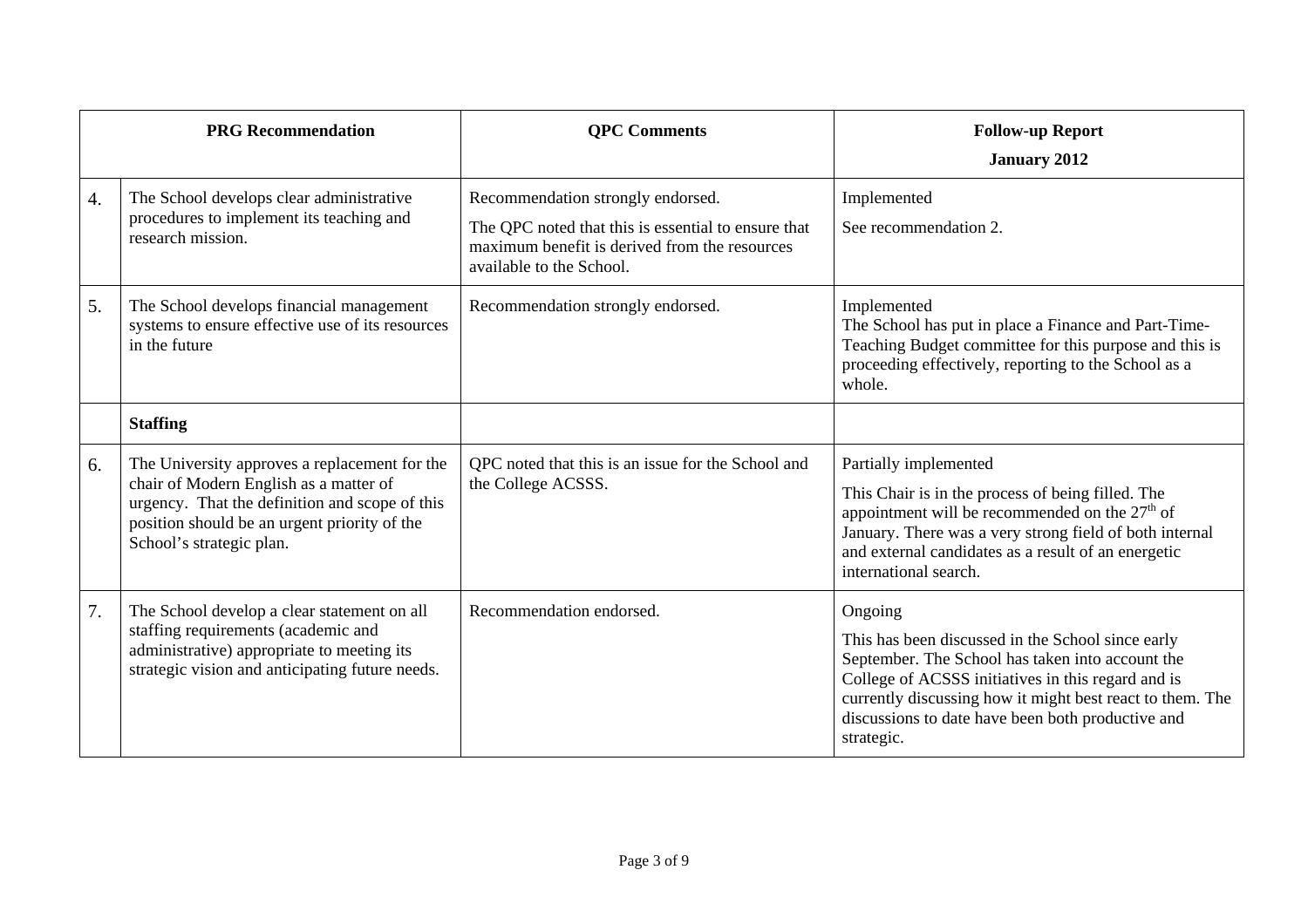|     | <b>PRG</b> Recommendation                                                                                                                                        | <b>QPC</b> Comments                                                                                                                                                                                                                                                                                    | <b>Follow-up Report</b><br><b>January 2012</b>                                                                                                                                                                                                                                                                                                                                                                                                                                            |
|-----|------------------------------------------------------------------------------------------------------------------------------------------------------------------|--------------------------------------------------------------------------------------------------------------------------------------------------------------------------------------------------------------------------------------------------------------------------------------------------------|-------------------------------------------------------------------------------------------------------------------------------------------------------------------------------------------------------------------------------------------------------------------------------------------------------------------------------------------------------------------------------------------------------------------------------------------------------------------------------------------|
| 8.  | The School should prepare appropriate<br>succession planning given that it will face a<br>number of staff retirements in the next few<br>years.                  | Recommendation strongly endorsed.<br>QPC noted that it is essential for good management<br>and to ensure sustainability of activities that<br>planning is undertaken for all activities to ensure<br>smooth continuation of education provision and<br>research as changes in staffing personnel occur | Implemented.<br>See response to recommendation on staffing<br>requirements above.                                                                                                                                                                                                                                                                                                                                                                                                         |
| 9.  | The University establish appropriate<br>promotional criteria for all staff in preparation<br>for the removal of the Government<br>moratorium.                    | Recommendation endorsed.<br>QPC noted that the University has been and is<br>continuing to consider the criteria for promotion to<br>senior academic positions and that discussions are<br>continuing.                                                                                                 | Ongoing<br>The University has yet to establish criteria for promotion<br>to the senior academic grades. It is anticipated that<br>consideration of this issue will take place in the<br>academic year 2012/13.                                                                                                                                                                                                                                                                            |
| 10. | The School and College develop clear<br>structures for support for early career<br>academic staff, as well as a mentoring system<br>for more senior appointments | Recommendation strongly endorsed.<br>QPC noted that this is an essential staff<br>development tool.                                                                                                                                                                                                    | Ongoing<br>The School does have an informal mentoring scheme<br>with good collegial relationships in place, and is<br>currently considering introduction of a formal mentoring<br>scheme.<br>A small-grants system to foster School research (staff<br>and postgraduate) has already been instituted and<br>working since June 2011.<br>The College has a support scheme for staff networking<br>opportunities - sabbatical, research support, grant<br>matching funding for some grants. |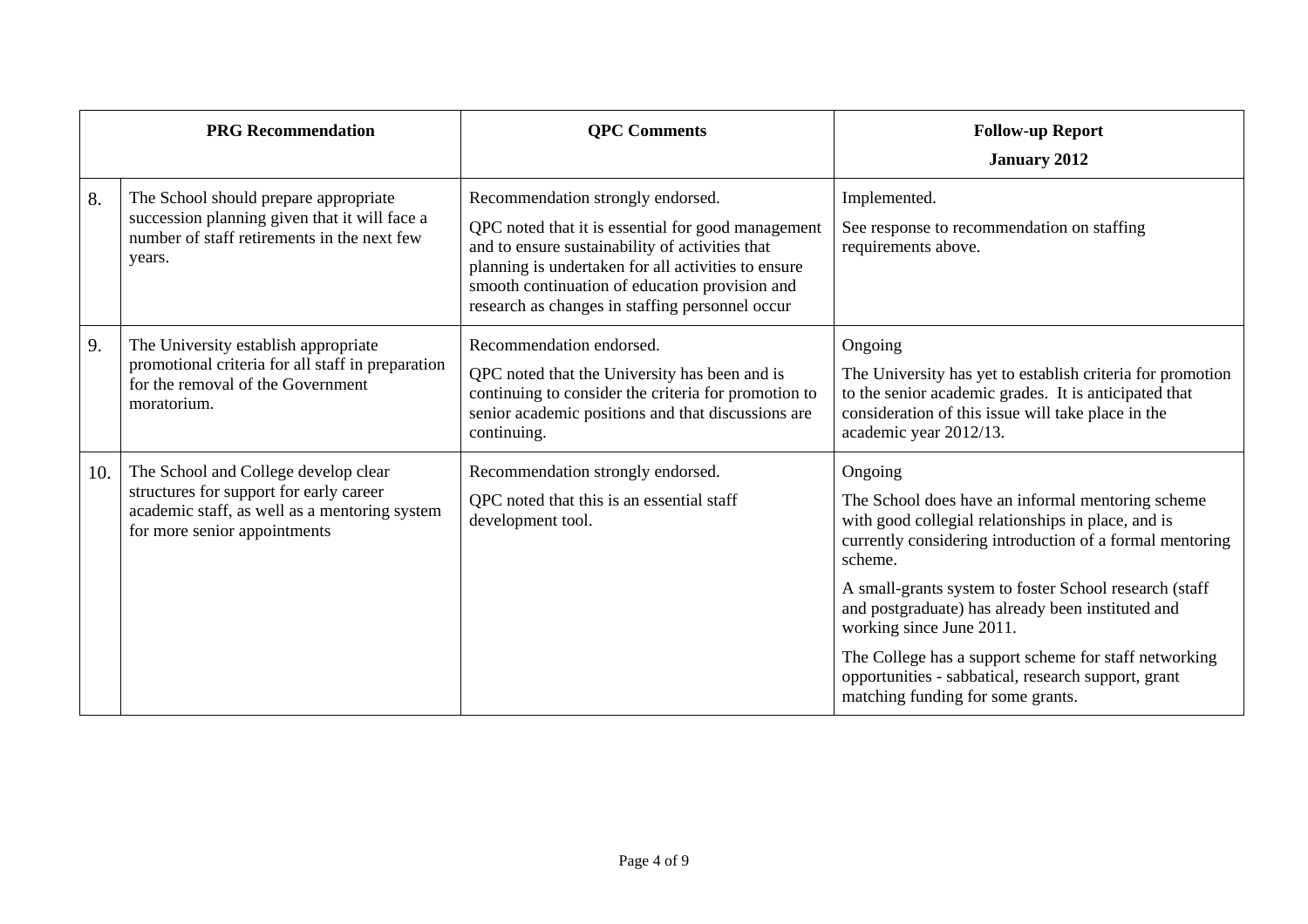| <b>PRG Recommendation</b> |                                                                                                                                                                                                          | <b>QPC</b> Comments                                                                                                                                                                                                                                                                                                                                                        | <b>Follow-up Report</b><br><b>January 2012</b>                                                                                                                                                                                                                                                                                                                                                                                                                                                                                                                                                                                                                                                                                                                                                                                                                                                                                       |
|---------------------------|----------------------------------------------------------------------------------------------------------------------------------------------------------------------------------------------------------|----------------------------------------------------------------------------------------------------------------------------------------------------------------------------------------------------------------------------------------------------------------------------------------------------------------------------------------------------------------------------|--------------------------------------------------------------------------------------------------------------------------------------------------------------------------------------------------------------------------------------------------------------------------------------------------------------------------------------------------------------------------------------------------------------------------------------------------------------------------------------------------------------------------------------------------------------------------------------------------------------------------------------------------------------------------------------------------------------------------------------------------------------------------------------------------------------------------------------------------------------------------------------------------------------------------------------|
| 11.                       | The School develops a model of workload<br>allocation to ensure fair and transparent<br>distribution of work and responsibilities across<br>all staff.                                                   | QPC noted that the University committee working<br>on the development of workload allocation models<br>for implementation in UCC is due to report in the<br>autumn to Academic Council.<br>QPC recommended that the School take on board<br>the recommendations that will come from the<br>committee and seek to implement them, as<br>appropriate for the School in 2011. | Ongoing<br>The Acting Head worked with the School Administrator<br>from April to July 2011 to prepare an audit of existing<br>workloads in the School. However, the implementation<br>of this has been halted in view of the University's new<br>workload model which is being rolled out on a pilot<br>basis. The School will work with the university model<br>for accounting of academic workload and will revise its<br>allocation systems accordingly.                                                                                                                                                                                                                                                                                                                                                                                                                                                                          |
|                           | <b>Environment</b>                                                                                                                                                                                       |                                                                                                                                                                                                                                                                                                                                                                            |                                                                                                                                                                                                                                                                                                                                                                                                                                                                                                                                                                                                                                                                                                                                                                                                                                                                                                                                      |
| 12.                       | An urgent review is undertaken of the space<br>requirements of the School to define its future<br>needs. Of particular importance is the need to<br>provide dedicated seminar and postgraduate<br>rooms. | Recommendation endorsed.<br>QPC noted that the School will need to work<br>closely with the Head of College ACSSS and that<br>additional space is not always available where a<br>school or department would wish.                                                                                                                                                         | Ongoing<br>During September 2011 the School conducted a review<br>of existing space and IT provisions. This is in light of the<br>rapidly increasing numbers of PhD students and<br>researchers for which existing provision remains<br>inadequate. The School has reformed the usage of the<br>postgraduate room and worked actively with the College<br>regarding the accommodation in Sheridan Court. There<br>is now a more formal and transparent system for the<br>occupation of desk space. The School is proud of the<br>work done to date but space remains a significant issue.<br>The effecting of significant improvements in this respect<br>lies with CACSSS and the University.<br>The Head of College expressed hope that more space<br>will become available in Sheridan Court when the<br>Confucius Institute moves out but pointed out that the<br>College as a whole has only 59% of its current space<br>needs. |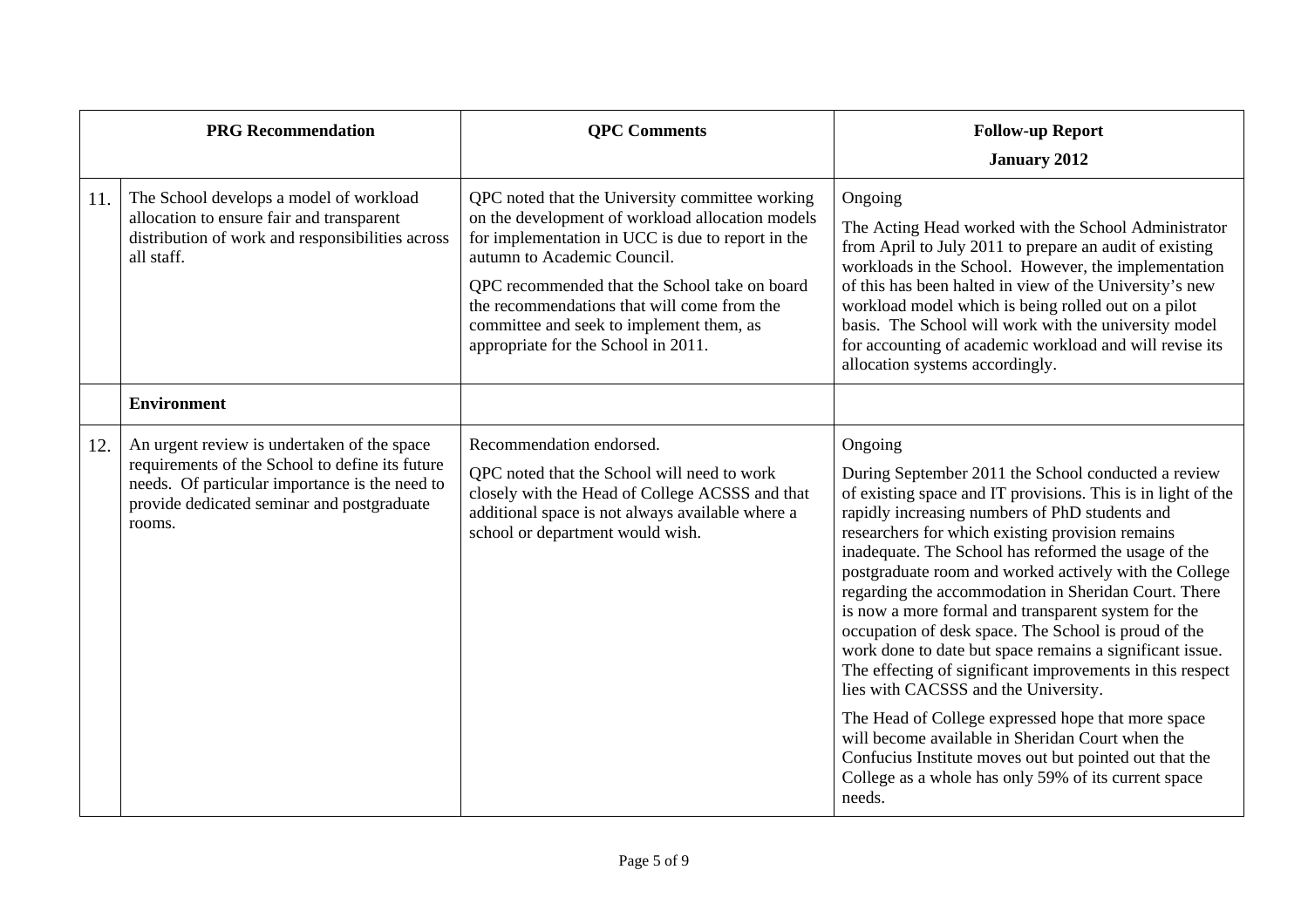|     | <b>PRG Recommendation</b>                                                                                                                                                                                                 | <b>QPC</b> Comments                                                                                                                                                                                                                                        | <b>Follow-up Report</b><br><b>January 2012</b>                                                                                                                                                                                                                                                                                                                                                               |
|-----|---------------------------------------------------------------------------------------------------------------------------------------------------------------------------------------------------------------------------|------------------------------------------------------------------------------------------------------------------------------------------------------------------------------------------------------------------------------------------------------------|--------------------------------------------------------------------------------------------------------------------------------------------------------------------------------------------------------------------------------------------------------------------------------------------------------------------------------------------------------------------------------------------------------------|
| 13. | Dedicated equipment funding be restored to<br>allow the School to update its IT facilities                                                                                                                                | QPC suggested that the School engages with the<br>Head of College on this issue who holds the budget<br>for all academic units within the College.                                                                                                         | Ongoing<br>Improvements have now been effected in these respects,<br>using funds earmarked within the School's budget<br>allocation. However, the School may not be in a<br>financial position to ensure that this continues in the<br>long-term and there is also no line in the budget for<br>equipment.<br>The Head of College expressed concern that there is no<br>dedicated IT support in the College. |
|     | <b>Teaching and Learning</b>                                                                                                                                                                                              |                                                                                                                                                                                                                                                            |                                                                                                                                                                                                                                                                                                                                                                                                              |
| 14. | The School develops a clear vision of its<br>teaching needs in keeping with its strategic<br>plan.                                                                                                                        | Recommendation strongly endorsed.                                                                                                                                                                                                                          | Ongoing<br>This will be considered as part of the Strategic Plan. The<br>School has a Teaching Officer for the last 4/5 years and<br>at least four of their staff have undertaken the Teaching<br>and Learning courses in UCC.                                                                                                                                                                               |
| 15. | New resources are provided by the College to<br>enable the School to develop the first year<br>tutorial programme, with a particular focus on<br>transition from secondary school to 1 <sup>st</sup> year<br>and onwards. | QPC referred this issue to the Head of College<br>ACSSS who holds the budget for all academic units<br>within the College. QPC noted that the School and<br>College may wish to re-examine the priorities for<br>the current level of resources available. | Not implemented.<br>The Head of College confirmed that the College is<br>continuing to try to improve in this regard and is<br>attempting to address the issues of transition on an on-<br>going basis.                                                                                                                                                                                                      |
|     | <b>Research</b>                                                                                                                                                                                                           |                                                                                                                                                                                                                                                            |                                                                                                                                                                                                                                                                                                                                                                                                              |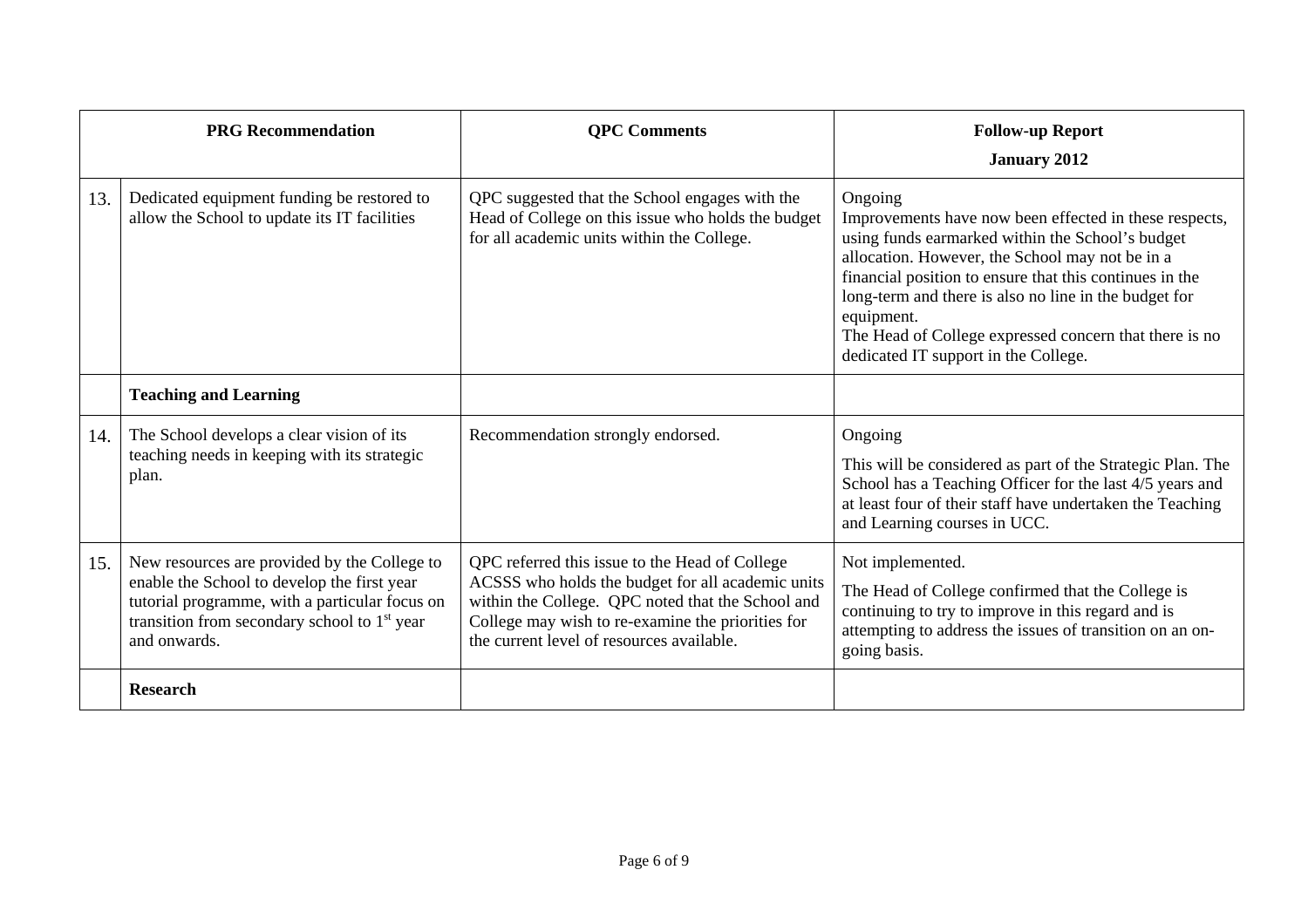|     | <b>PRG Recommendation</b>                                                                                                                                               | <b>QPC</b> Comments                                                                                                                                                                                                                                                                                 | <b>Follow-up Report</b><br><b>January 2012</b>                                                                                                                                                                                                                                                                                                                              |
|-----|-------------------------------------------------------------------------------------------------------------------------------------------------------------------------|-----------------------------------------------------------------------------------------------------------------------------------------------------------------------------------------------------------------------------------------------------------------------------------------------------|-----------------------------------------------------------------------------------------------------------------------------------------------------------------------------------------------------------------------------------------------------------------------------------------------------------------------------------------------------------------------------|
| 16. | The School develops a clear vision of its<br>research activities in keeping with its strategic<br>plan, with an emphasis on prioritised foci and<br>clustered research. | Recommendation strongly endorsed.<br>QPC noted that the reviewers did have access to the<br>comments and plans of the School following on the<br>RQR and that the PRG was of the opinion that<br>more could be done in this regard                                                                  | Ongoing<br>The School already has (current and past) research<br>cluster projects and endorses the aim of further<br>developments in this area. School members have, in<br>recent months, become actively involved in larger<br>CACSSS projects. The School continues to maintain its<br>commitment to individual research and publication of an<br>international standard. |
| 17. | The School reviews and publishes its<br>performance evaluation procedures for<br>doctoral students consistent with University<br>policies.                              | Recommendation strongly endorsed.<br>QPC commented that the procedures should be<br>implemented without delay.                                                                                                                                                                                      | Implemented.<br>There is a handbook which is revised annually.                                                                                                                                                                                                                                                                                                              |
| 18. | A clear programme for planned research<br>sabbatical leave for academic staff be<br>developed with the School.                                                          | Recommendation endorsed.<br>QPC noted the value given to sabbatical leave for<br>research in disciplines in the humanities and also<br>that the issue of granting of sabbatical leave is now<br>devolved to Colleges with the University Sabbatical<br>leave Committee retaining an oversight role. | Implemented.<br>The School now has an effective and smooth-running<br>system in place to manage applications for sabbatical<br>leave. The School believes that it is important to manage<br>this process collectively and transparently.                                                                                                                                    |
| 19. | The School develops seed funding schemes for<br>research projects, as well as small grants to<br>support postgraduate research once earned<br>income becomes available. | Recommendation endorsed.                                                                                                                                                                                                                                                                            | Ongoing.<br>The Acting Head of School has devised and<br>implemented a scheme for this; a small-grants system to<br>foster School research (staff and postgraduate) has<br>already been instituted and working since June 2011.                                                                                                                                             |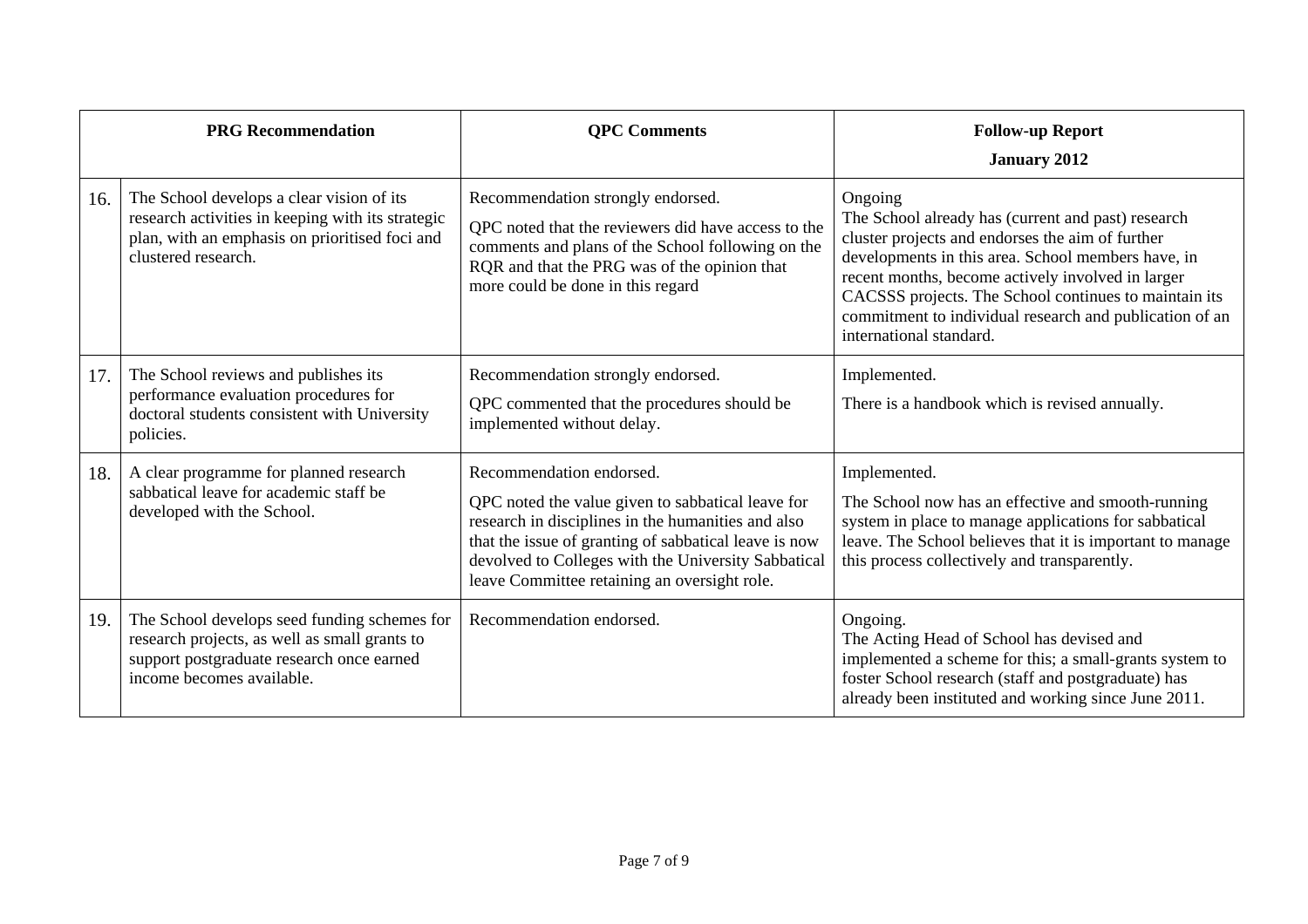| <b>PRG Recommendation</b> |                                                                                                                                                                                | <b>QPC Comments</b>                                                                                                                                                                                                                | <b>Follow-up Report</b>                                                                                                                                                                                                                                                           |
|---------------------------|--------------------------------------------------------------------------------------------------------------------------------------------------------------------------------|------------------------------------------------------------------------------------------------------------------------------------------------------------------------------------------------------------------------------------|-----------------------------------------------------------------------------------------------------------------------------------------------------------------------------------------------------------------------------------------------------------------------------------|
|                           |                                                                                                                                                                                |                                                                                                                                                                                                                                    | <b>January 2012</b>                                                                                                                                                                                                                                                               |
| 20.                       | The School gives consideration to linkages<br>with Cork University Press as part of its<br>research publication strategy.                                                      | Recommendation noted                                                                                                                                                                                                               | Implemented<br>Linkages are in place and many staff members are on the<br>board. At least five School members have served, or<br>currently serve, as Editorial Committee members at<br>CUP, and these and others are regularly recruited as<br>anonymous readers for manuscripts. |
|                           | <b>External Relations</b>                                                                                                                                                      |                                                                                                                                                                                                                                    |                                                                                                                                                                                                                                                                                   |
| 21.                       | The School web site be redesigned to reflect<br>the range and excellence of the School's<br>activities and to provide adequate information<br>for the full range of its users. | Recommendation strongly endorsed.<br>QPC noted that the University has introduced new<br>protocols for unit web sites and strongly urged the<br>School to adopt these without delay                                                | Not implemented<br>The School is aware that this is outstanding and is<br>working to rectify the situation as soon as possible.                                                                                                                                                   |
| 22.                       | The School considers appointing a web officer<br>to ensure maintenance of the web site                                                                                         | Recommendation endorsed.                                                                                                                                                                                                           | Not implemented<br>The School is in discussion with a staff member in this<br>regard.                                                                                                                                                                                             |
| 23.                       | The School considers developing a policy for<br>adult education programmes in light of its long<br>tradition of involvement in this area.                                      | Recommendation strongly endorsed.<br>QPC noted that provision of adult education<br>courses is also a means of income generation which<br>would provide some financial resources to allow<br>the School to develop in other areas. | Not implemented<br>The School is working towards the implementation of<br>this recommendation and expects to have a policy for<br>October 2012.                                                                                                                                   |